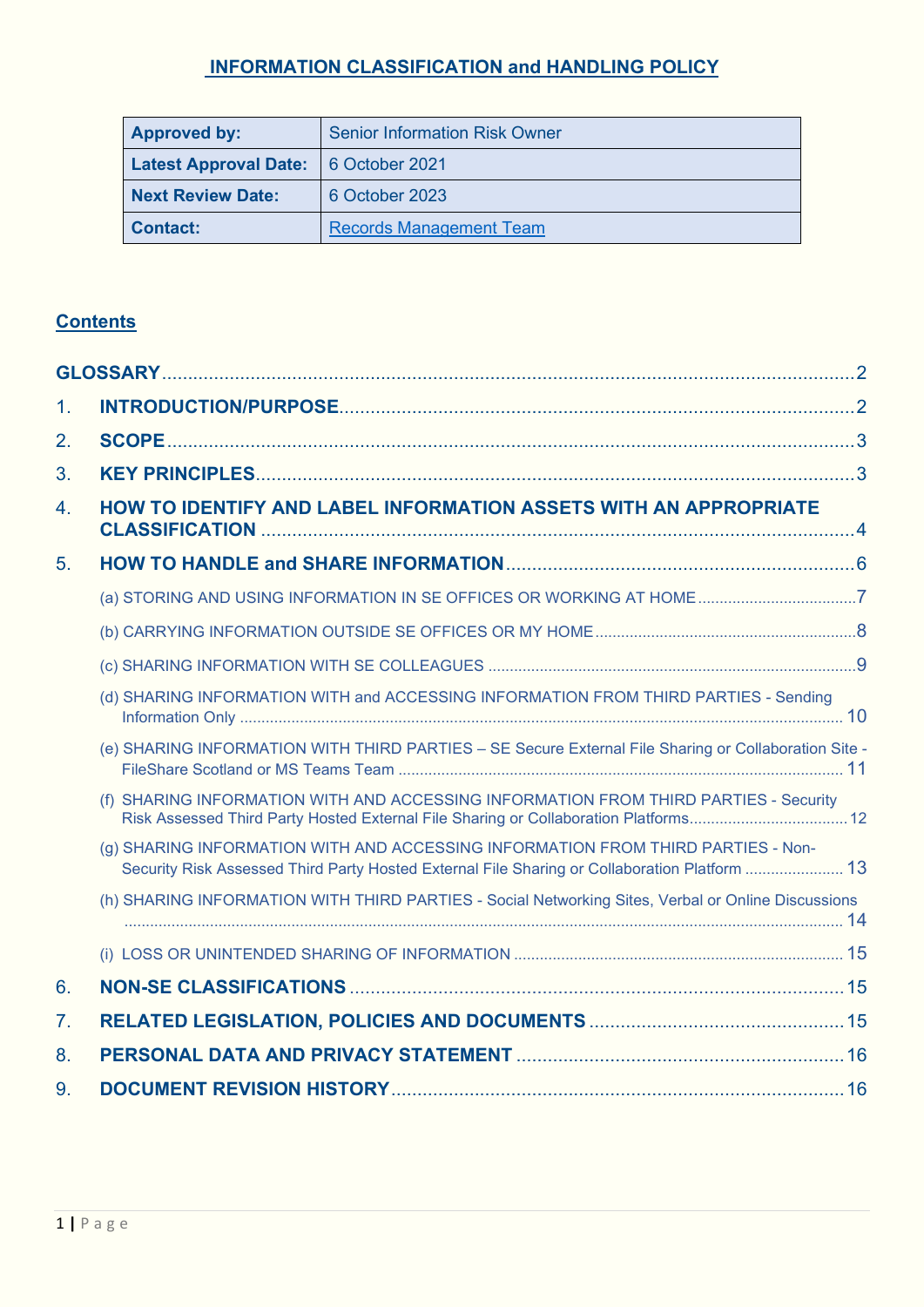### <span id="page-1-0"></span>**GLOSSARY**

**Colleagues** - All staff, non-employed workers, secondees, board members, pension trustees, together with other individuals who may work with or on behalf of SE from time to time.

**EIR** - Environmental Information (Scotland) Regulations 2004, which provides public access to environmental information held by public authorities.

**External Collaboration Sites** - In the context of this policy, an external collaboration site/platform (whether on its own or in addition to any other functionality it may have) is one which is designed to support team discussions, task planning, and access to and/or sharing (upload, download and/or editing) of information among Colleagues and external third parties (including but not limited to partners and customers).

**External File Sharing Sites** - In the context of this policy, an external file sharing site/platform (whether on its own or in addition to any other functionality it may have) is one which is designed to support or facilitate access to and/or sharing (upload and/or download) of information among Colleagues and external third parties (including but not limited to partners and customers).

External File Sharing and External Collaboration Sites should not be confused with collaborative meeting or webinar communication tools such as GoTo Webinar, Zoom etc.

**FoI** - the Freedom of Information (Scotland) Act 2002, which gives individuals the right to access information from public sector organisations.

**DPIGO** - Data Protection and Information Governance Officer is the appointed role responsible for SE's compliance with legislation, policies, procedures and guidelines relating to data protection and information governance.

**Information Assets** - A collection of information (hard and/or soft copy), defined and managed as a single unit so it can be understood, shared, protected and exploited efficiently, eg Company information, grants and claims records, HR data, Board papers etc. Information assets have recognisable and manageable value, risk, content and lifecycles.

**Information Asset Owners** - Forms part of the role of existing senior responsible individuals who will provide advice and assurances on Information Assets in their business area to the senior information risk owner. They are able to understand and address risks to this information and ensure that information is fully used within the law for the public good.

**SAR** - Subject Access Request. A SAR is a request made by or on behalf of an individual for the information which they are entitled to ask for under Article 15 of the UK General Data Protection Regulation.

### <span id="page-1-1"></span>**1. INTRODUCTION/PURPOSE**

Information is a key asset and fundamental to everything that SE does. The nature of SE's activities requires Colleagues, from time to time, to share and/or access information, for the purposes of knowledge building and collaboration internally and externally of SE.

SE must be trusted by its partners and customers as an organisation which respects any information shared with us. Information classification is used to ensure that information assets are appropriately protected and handled and that information shared and/or accessed is done so in accordance with proper governance, to minimise the risk of information loss and/or data breaches.

The SE Information Classification and Handling policy therefore sets out:-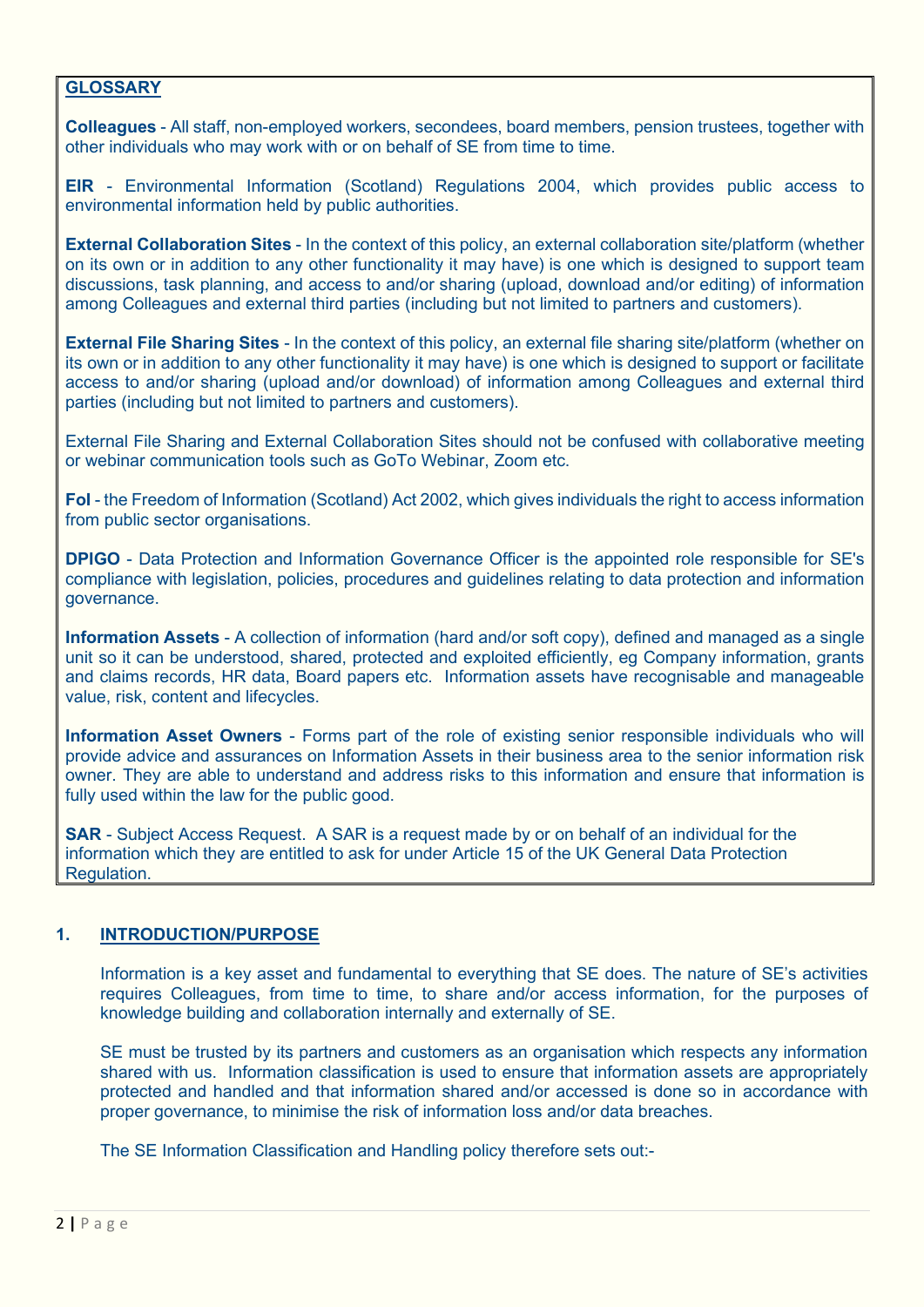- the information classification system, with a view to ensuring that SE's information and data in, whatever form, wherever it is stored and shared, is valued and managed appropriately by the organisation, Colleagues, its partners and any other third parties; and
- SE's requirements and expectations in situations where Colleagues are involved in information storing, sharing and handling, specifying what action should be taken to minimise the related risks.

It is the **responsibility of Colleagues to ensure appropriate contractual terms or data sharing agreements are in place with third parties, when sharing, accessing or where those third parties are engaged to hold or create information on behalf of the organisation.** Information/records management and security arrangements must also be in line with our policies and procedures.

Where applicable, it is the responsibility of Colleagues to complete a Data Protection Impact Assessment (DPIA) where the information being shared comprises personal data.

### <span id="page-2-0"></span>**2. SCOPE**

### This policy **applies to all Colleagues**.

Any Colleague found to have breached this policy may be subject to disciplinary or legal action. Where third parties are involved, a breach of this policy may also constitute a breach of contract.

### It **covers all information assets** including:-

- Electronic documents and data, including, but not limited to, databases, records, reports, marketing and/or training materials, emails and online Chats such as those in MS Teams, Zoom, webinars and other online channels.
- Hardcopy printed materials, including but not limited to, any of the electronic document categories listed above.
- Recordings of verbal conversations and meetings in person, by phone, voicemail etc.
- Multimedia photos, videos, podcasts, webinars, including recordings of webinars.
- Social media postings.

#### From **whatever source** including:-

- SE
- Customers
- Partners
- **Stakeholders**
- Suppliers
- Investors.

### <span id="page-2-1"></span>**3. KEY PRINCIPLES**

- **All information is valuable and should always be treated with care** irrespective of your working location (eg home, shared workspace, public area, SE office).
- **Confidentiality must be objectively assessed and maintained** in line with the nature of the information.
- **SE must comply with statutory regulations** which include: Data Protection Act 2018, UK General Data Protection Regulation, Public Records Scotland Act 2011, EIR, FoI, INSPIRE (Scotland) Regulations 2009 and the Re-use of Public Sector Information Regulations 2015.
- **SE must maintain the trust of those that it works, partners and collaborates with** so they have confidence to share information with us or to enable us to access their information.
- **Information must only be shared with Colleagues and third parties who have a business need to see it**. The sharing of personal data or confidential information with third parties must be supported by a Data Sharing Agreement or appropriate agreement. Seek appropriate advice from Legal Services or DPIGO.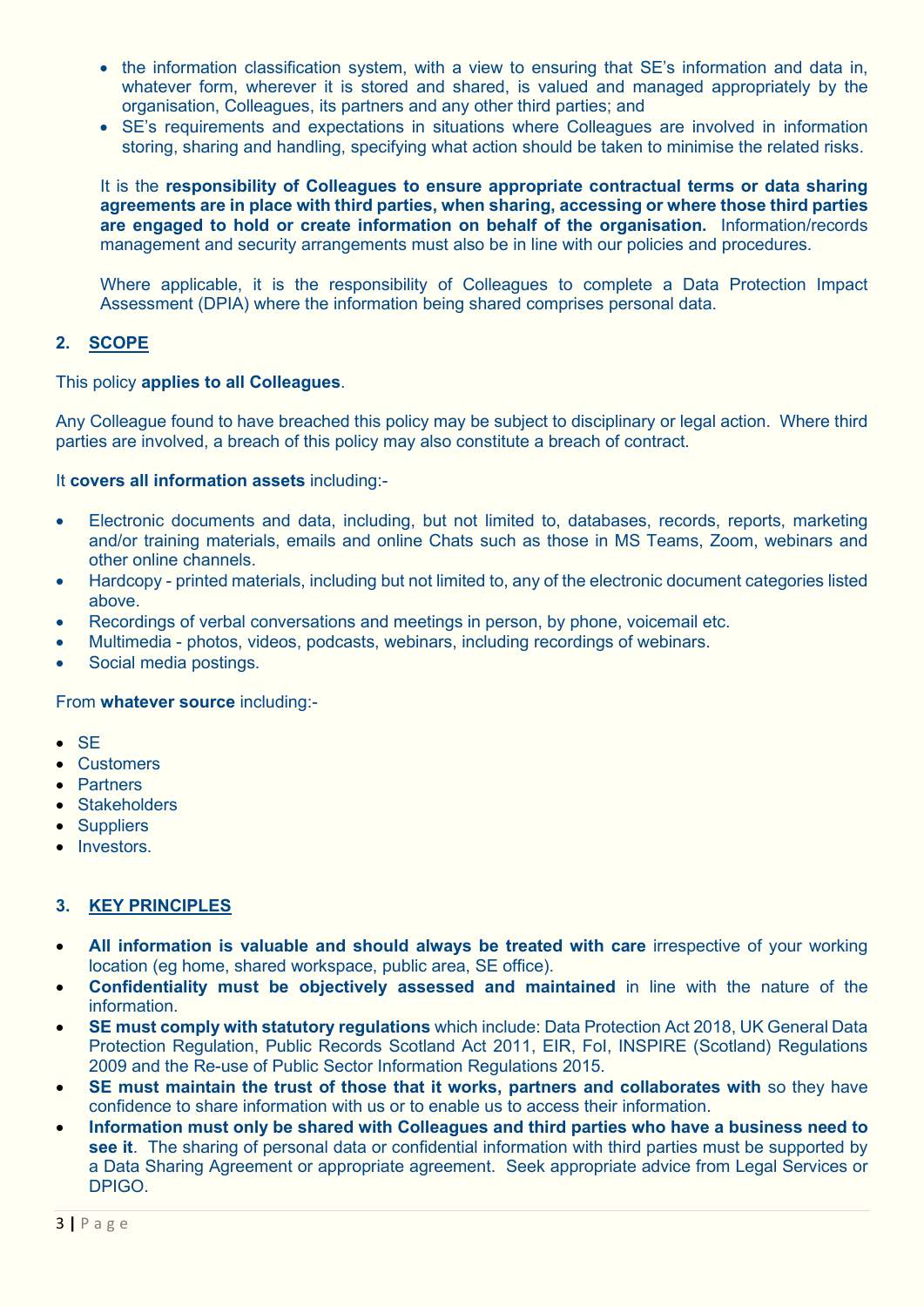- **Only store information on authorised IT systems.** Information on equipment hard drives or removable media such as USB keys may be used for temporary storage only and are not to be used for permanent storage. These are not backed up and are more vulnerable to corruption, loss and unauthorised access if the equipment is mislaid or stolen.
- **Do not use a non-SE email address to send or receive SE Information Assets, communications, documents and other media.**
- **In the office, sensitive/confidential information must be locked away when not in use**, following SE's [Clear Desk Requirements.](https://scotent.sharepoint.com/sites/Intranet/Corporate/T-fm/_layouts/15/Doc.aspx?sourcedoc=%7B9143E0EB-1D93-4C1C-99DD-0581DF89814F%7D&file=Clear%20Desk%20Requirements.docx&action=default&mobileredirect=true&DefaultItemOpen=1)
- **When working from home, take all necessary steps to keep private and confidential material secure** in a locked drawer or a private space (area/drawer/cupboard not visible by others inside or outside your home). Do not leave lying openly accessible in public areas.
- **Do not discuss sensitive/confidential issues in person or on the phone where you can be overheard** by third parties such as in public places, on public transport. You should also disable any listening devices, for example Alexa, Google Assist, Siri etc, if they are within earshot when you are on a confidential call at home.

### **Reporting Information Security Incidents**

- **Report stolen, lost or potentially lost information/SE devices as soon as possible**, following the [Lost It, Report It](https://scotent.sharepoint.com/sites/Intranet/Corporate/T-esbc/Pages/Submit-an-Incident.aspx) procedure.
- Any **incident which involves compromise, inability to access, unauthorised access and/or disclosure of Information Assets must be reported as soon as possible**, followin[g the Lost It, Report](https://scotent.sharepoint.com/sites/Intranet/Corporate/T-esbc/Pages/Submit-an-Incident.aspx)  [It procedure.](https://scotent.sharepoint.com/sites/Intranet/Corporate/T-esbc/Pages/Submit-an-Incident.aspx)

### <span id="page-3-0"></span>**4. HOW TO IDENTIFY AND LABEL INFORMATION ASSETS WITH AN APPROPRIATE CLASSIFICATION**

| <b>Label</b>                     | <b>Definition</b>                                                                                                                                                                                                                                                                                                                                                                  |  |  |  |  |  |
|----------------------------------|------------------------------------------------------------------------------------------------------------------------------------------------------------------------------------------------------------------------------------------------------------------------------------------------------------------------------------------------------------------------------------|--|--|--|--|--|
| <b>Public</b>                    | Information that has been made publicly available via SE's websites, other public media<br>channels and/or under a Fol request.                                                                                                                                                                                                                                                    |  |  |  |  |  |
| <b>Internal</b>                  | The majority of information processed by Colleagues which, if disclosed, particularly<br>outside SE, would be inappropriate. This classification need not be marked on the<br>document.                                                                                                                                                                                            |  |  |  |  |  |
| Confidential                     | Information that SE holds and is SE, company confidential, subject to a non-<br>disclosure/confidentiality agreement, and/or personal data, the unauthorised disclosure<br>of which, even within SE would cause or has the potential to cause significant harm to<br>the interests of SE or other parties.                                                                         |  |  |  |  |  |
| Confidential<br><b>Sensitive</b> | This is a sub-classification of Confidential and may be applied to information where loss<br>or disclosure would have damaging consequences for SE or causes significant damage<br>or distress for an individual or group of people, eg sensitive information such as<br>organisational restructuring, special category data* or commercially sensitive company<br>information etc |  |  |  |  |  |

### **Information Classification Definitions**

See [SE's Data Protection Policy](https://scotent.sharepoint.com/:w:/s/DPIGO/EQMiip5O3wpKi825NQXxNLEBvRQeganZBDNBOQr0a9svUg?e=A0OUU4) for definition of special category data.

There is no need to label Public or Internal information.

SE strongly recommends labelling correspondence, documents, and records which fall into the classification of "confidential" with a "Confidential" Header. This is however, at the discretion of the information owner/author based on the information's sensitivity and on how the information is intended to be handled and shared. Agreement to reclassify documents should be sought from the relevant business owner/team.

It is recommended that all personal data (eg HR information) is labelled as Confidential. However, there may be occasions when information (eg legal correspondence) is always handled as confidential but the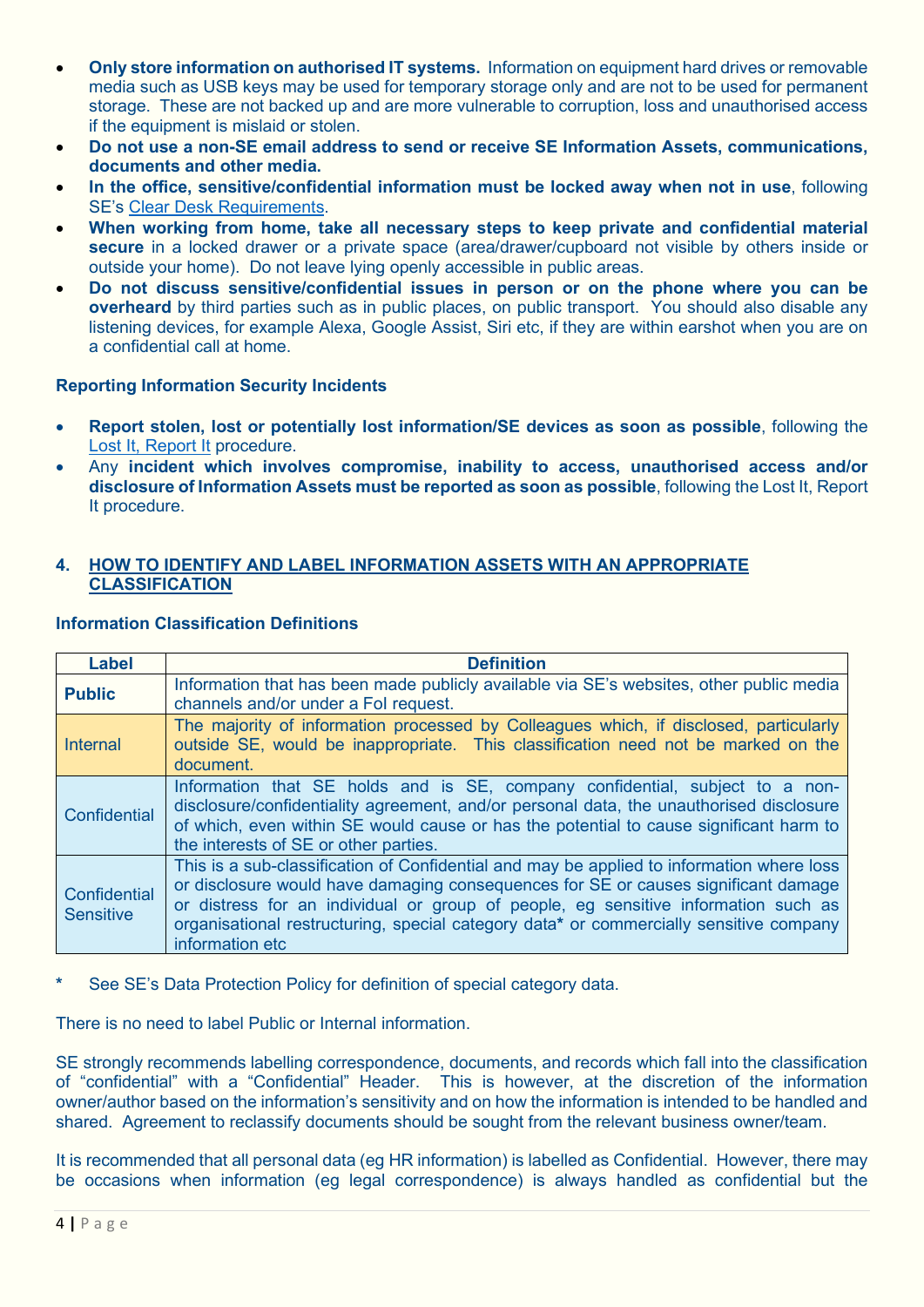Confidential label may not be practical and is not always required. Information Asset Owners and team leaders should consider and agree what labelling is appropriate for their information.

Where Information Asset Owners and team leaders decide that labelling is not used for confidential information, the information must still be handled/processed as confidential and this must be communicated to their team and those who have access to their information.

If information is deemed to be Confidential or Confidential Sensitive and if labelling is required, labels should be applied as follows:-

### **Document**

- At the top of the front/title page: '**Confidential' (**plus **Optional Information Identifier** please **SEE** below).
- Within a document: 'Confidential' should be clearly marked at the top of every page within the document.
- Save your document on your team's SharePoint folders.

### **Email**

- 'Confidential' should be included in the subject line of the email or Use Outlook Message Options to set Sensitivity level to: Confidential. (From your email message, select **File > Info > Properties.** Under Settings, select **Sensitivity** and then select **Confidential** from the drop-down list. Select **Close**.)
- All attachments deemed to be confidential should be marked as above.
- **NB SEE** essential requirement for encryption of attachments if recipient does not have a SE email address later in this document (*P9*).
	- **NB** Labelling information as Confidential does not necessarily exempt the information being provided in responses to FoI requests. Any information requested will be subject to an assessment under the FoI.

### **Deciding on which Information Classification is appropriate**

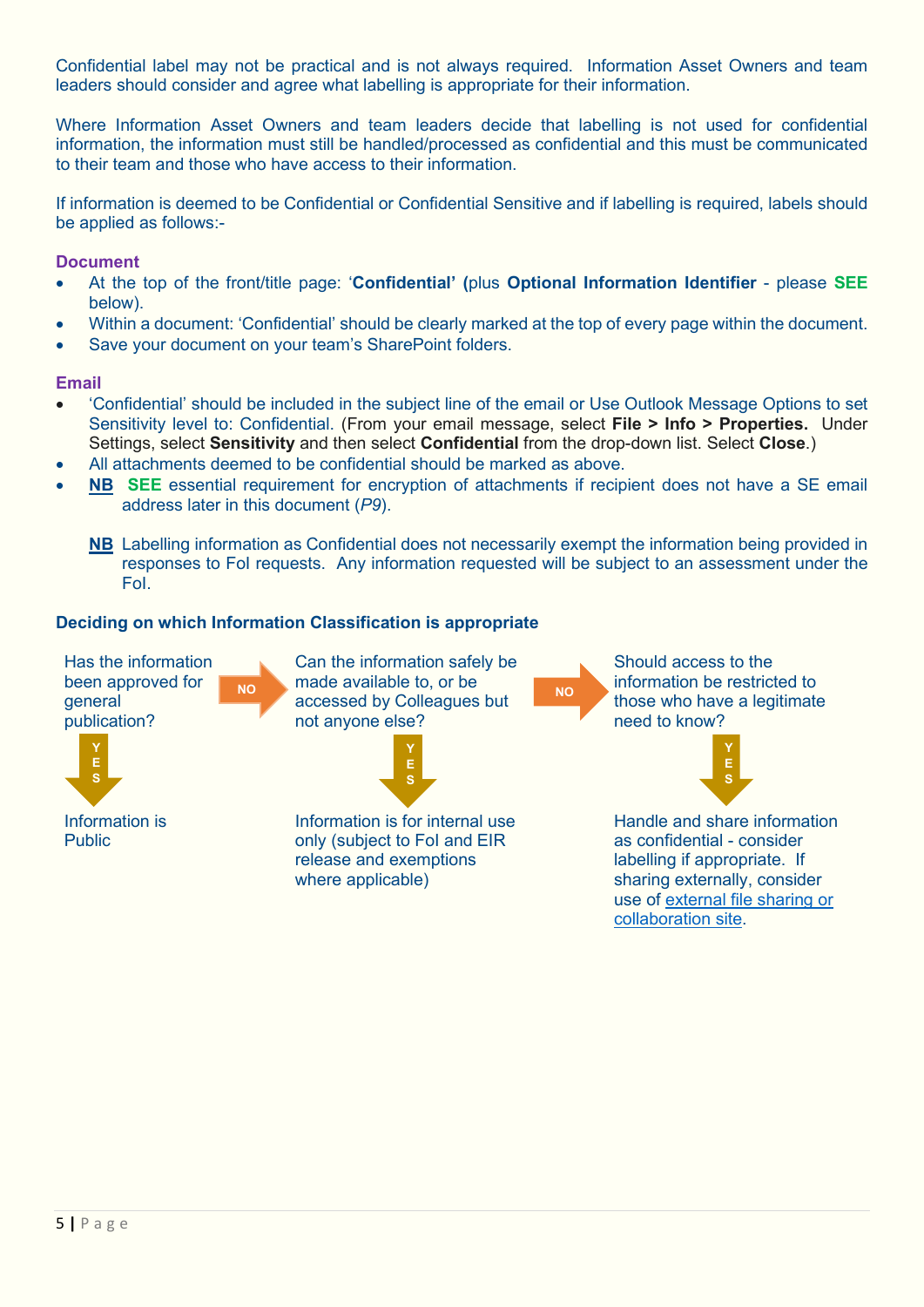For example:-

| <b>Public</b>                                                                                                | <b>Internal</b>                                                                                                                                                    | <b>Confidential</b>                                                                                                                                                                                                                                                                                                                       |
|--------------------------------------------------------------------------------------------------------------|--------------------------------------------------------------------------------------------------------------------------------------------------------------------|-------------------------------------------------------------------------------------------------------------------------------------------------------------------------------------------------------------------------------------------------------------------------------------------------------------------------------------------|
| • Brochures<br>• SE Annual Reports<br>• Information published on SE's<br>Websites<br>• Advertising Materials | • Routine internal business<br>email<br>• Routine work in progress<br>• Training materials<br>Meeting agendas<br>• Information published on the<br><b>Intranet</b> | • HR Information<br>• Personal Data (as defined by<br>the (Data Protection<br>legislation)<br>• Negotiating positions<br>• Pre-release publications<br>• Draft Board Papers<br>• Commercially confidential<br>information relating to<br>companies, suppliers or<br>potential suppliers<br>• Information subject to patent<br>application |

**Note**: Over time, some information will need to be reviewed and re-classified. For example, pre-release publications will move from Confidential to Public upon publication. Agreement to reclassify documents should be sought from the relevant Business Owner/Team.

Colleagues should also consider legal implications of information accessed or shared, eg whether it is subject to third party intellectual property rights such as copyright.

### **Optional Information Identifier**

This may be used with 'Confidential' to indicate the users/groups that have a need to know that information.

For example:-

| <b>Information Asset</b>                      | <b>Optional Information Identifier</b>           |
|-----------------------------------------------|--------------------------------------------------|
| <b>HR Information</b>                         | CONFIDENTIAL - SENSITIVE                         |
| <b>Sensitive Partner Information</b>          | CONFIDENTIAL - SENSITIVE                         |
|                                               | (Group/Partner Name) Only                        |
| Very Limited distribution - Named individuals | <b>CONFIDENTIAL - A Smith &amp; B Jones ONLY</b> |

### <span id="page-5-0"></span>**5. HOW TO HANDLE and SHARE INFORMATION**

**Prior to sharing information, consider –**

**WHAT information (Public, Internal or Confidential) am I storing/accessing/sharing? WHERE is the information stored – an SE platform, site or system or a third party external platform, site or system? WHO am I sharing the information with and/or from whom am I accessing/downloading this** 

**information?**

**HOW am I sharing and/or accessing this information?**

**The following scenarios provide advice based on these considerations**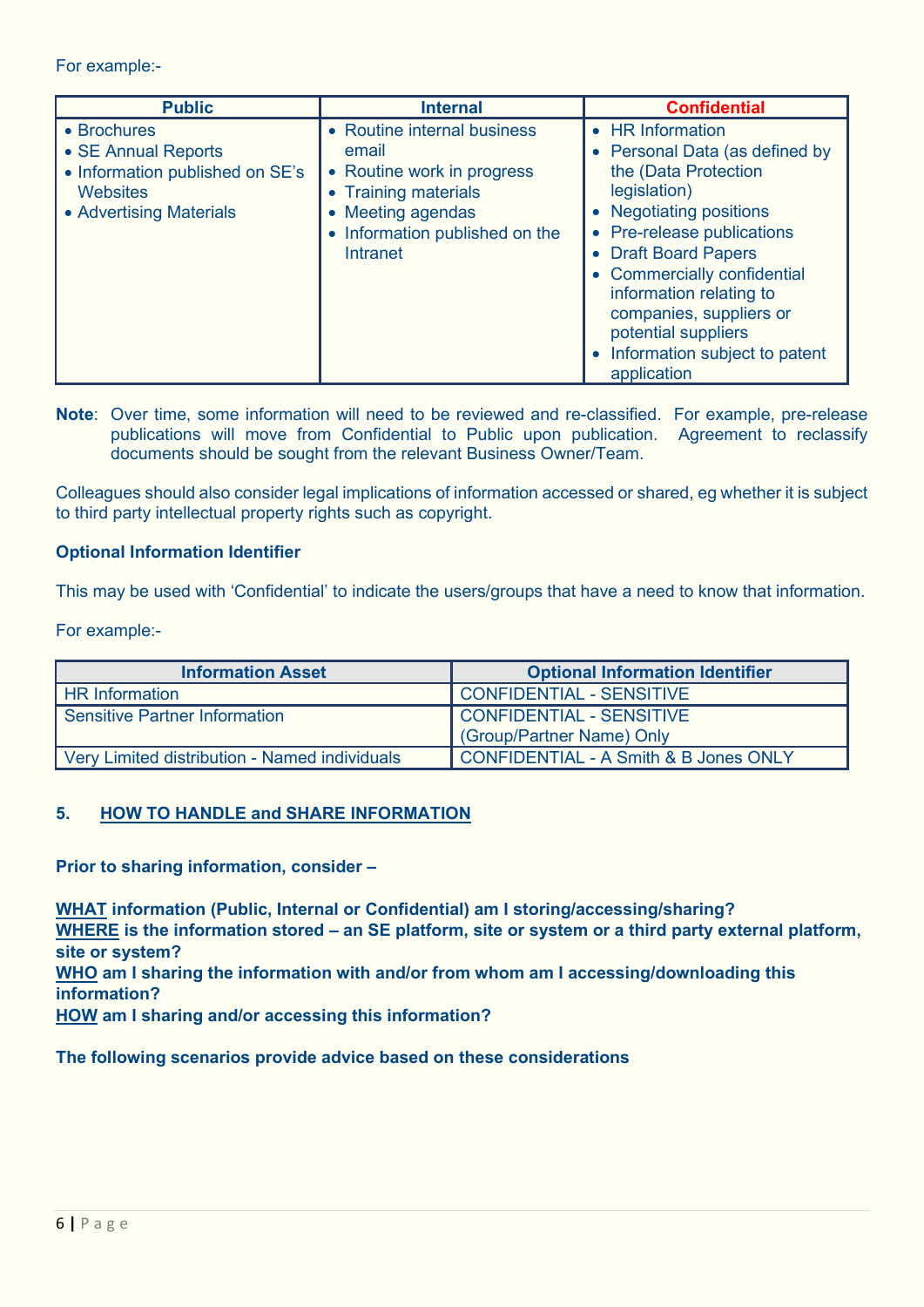# <span id="page-6-0"></span>**5.(a) STORING AND USING INFORMATION IN SE OFFICES OR WORKING AT HOME**



| Always lock your screen when you are away from your desk, even if it is only for a short period of time.<br>If lost or stolen, report as soon as possible, following the Lost It, Report It procedure - SEE Loss of<br>Information (P12)                                                                                                |  |                                                                                                                                                                                                                                                                                                                                                                                                                                                                                                                                 |  |                                                                                                                                                                                                                                                                                                                                         |  |
|-----------------------------------------------------------------------------------------------------------------------------------------------------------------------------------------------------------------------------------------------------------------------------------------------------------------------------------------|--|---------------------------------------------------------------------------------------------------------------------------------------------------------------------------------------------------------------------------------------------------------------------------------------------------------------------------------------------------------------------------------------------------------------------------------------------------------------------------------------------------------------------------------|--|-----------------------------------------------------------------------------------------------------------------------------------------------------------------------------------------------------------------------------------------------------------------------------------------------------------------------------------------|--|
| I want to store electronic<br>information on SE's<br><b>systems</b>                                                                                                                                                                                                                                                                     |  | I want to store, copy, print or<br>work on hardcopy in the office<br>or at home                                                                                                                                                                                                                                                                                                                                                                                                                                                 |  | I want to dispose of<br>hardcopy                                                                                                                                                                                                                                                                                                        |  |
| <b>Internal Information</b>                                                                                                                                                                                                                                                                                                             |  | <b>Internal Information</b>                                                                                                                                                                                                                                                                                                                                                                                                                                                                                                     |  | <b>Internal Information</b>                                                                                                                                                                                                                                                                                                             |  |
| <b>Store</b><br>team's<br>on<br>your<br><b>SharePoint</b><br>folders,<br>appropriate SE system or<br>intranet. Regularly review and<br>destroy records which are no<br>longer required - SEE SE<br><b>Retention Policy</b><br>Personal development plans<br>draft<br>early<br>personal<br>or<br>research may be stored on<br>One Drive. |  | <b>Protect</b><br>against<br>accidental<br>compromise to third parties at<br>home and in the office.<br>Apply a clear desk approach in all<br>locations. In the office you should<br>clear away at the end of the day in<br>line with SE's<br>Clear Desk<br>At<br>Requirements.<br>home,<br>maintaining a clear desk at the end<br>of the day will reduce risk of<br>accidental compromise to third<br>parties.                                                                                                                 |  | Check to confirm that the<br>information does not require<br>to be retained - SEE SE<br><b>Retention Policy</b><br>Must be disposed of only in<br>the SE office recyclable paper<br>waste bins or shredded in the<br>office or at home.                                                                                                 |  |
| <b>Confidential Information</b>                                                                                                                                                                                                                                                                                                         |  | <b>Confidential Information</b>                                                                                                                                                                                                                                                                                                                                                                                                                                                                                                 |  | <b>Confidential Information</b>                                                                                                                                                                                                                                                                                                         |  |
| <b>Store</b><br>your<br>team's<br><b>on</b><br>folders<br><b>SharePoint</b><br><b>or</b><br><b>SE</b><br>system<br>appropriate<br>that<br>file/folder<br>ensure<br>permissions are set so that<br>only those who 'need to know'<br><b>SEE</b><br>have<br>access.<br>SharePoint Online guidance.                                         |  | Secure documents in a locked<br>drawer, filing system or private<br>space (area/drawer/cupboard not<br>visible by others inside or outside<br>your home) when away from your<br>desk, office or home. Do not leave<br>documents lying openly accessible<br>in public areas.<br>Ensure all documents are picked<br>promptly<br>from<br>the<br><b>up</b><br>printer/copier. In the office, ensure<br>'secure print' is selected from the<br>Avoid<br>print<br>menu.<br>printing<br>confidential documents at home if<br>possible. |  | Check to confirm that the<br>information does not require<br>to be retained - SEE SE<br><b>Retention Policy</b><br>Must be disposed of by<br>shredding in SE office or via<br>SE office confidential waste<br>bins. SE<br>office shredders<br>with<br>auditable<br>comply<br>standards<br>for<br>shredding<br>confidential information. |  |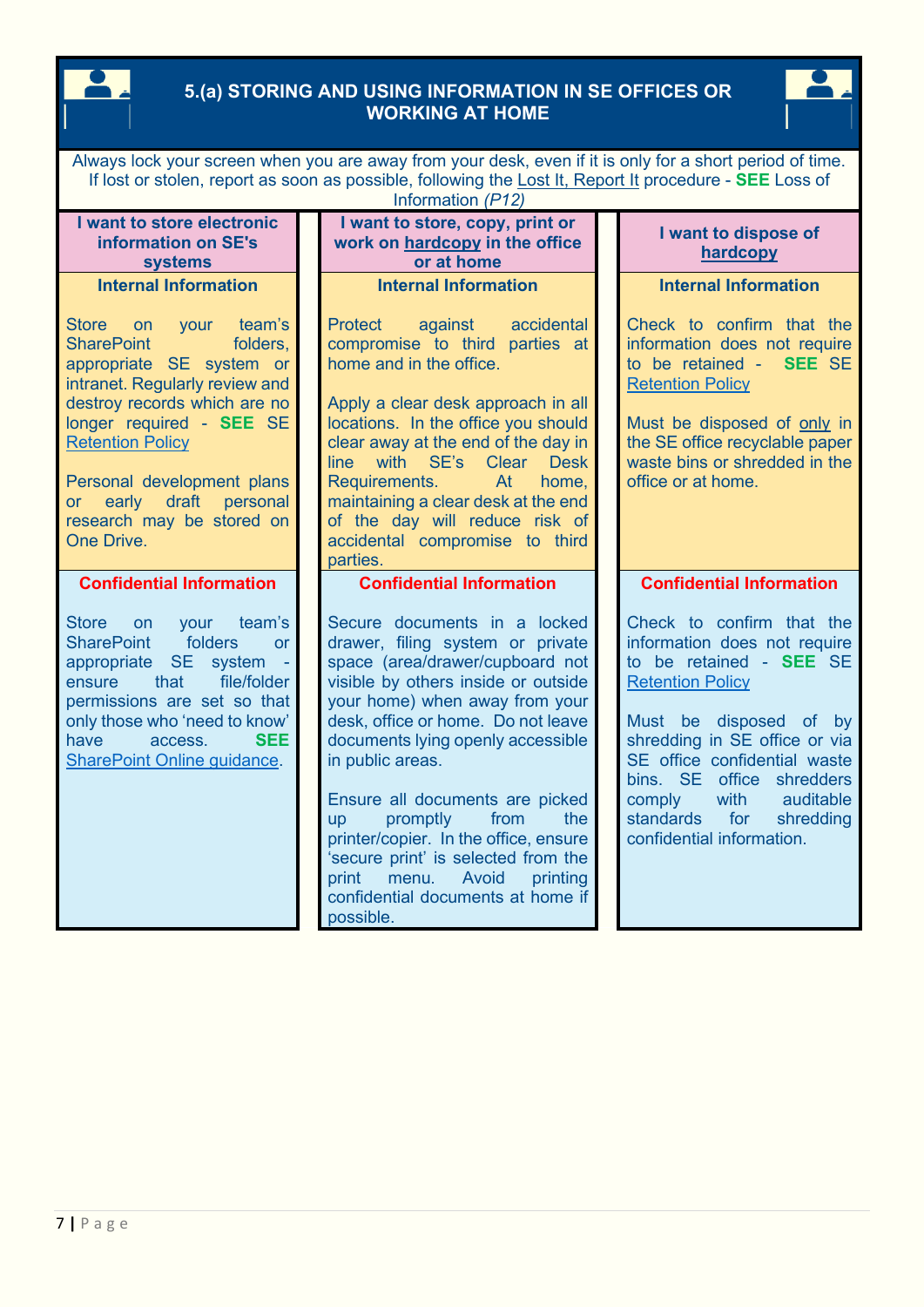

# <span id="page-7-0"></span>**5.(b) CARRYING INFORMATION OUTSIDE SE OFFICES OR MY HOME**



| If lost or stolen, report as soon as possible, following the Lost It, Report It procedure - SEE Loss of<br>Information (P12)                                       |                                                                                                                                                                                                                                           |  |  |  |  |
|--------------------------------------------------------------------------------------------------------------------------------------------------------------------|-------------------------------------------------------------------------------------------------------------------------------------------------------------------------------------------------------------------------------------------|--|--|--|--|
| I want to carry electronic information outside<br>an SE office or my home                                                                                          | I want to carry hardcopy outside an SE office<br>or my home (Note: The preferred method of<br>carrying information outside SE is in<br>electronic form on an SE approved<br>encrypted device such as SE laptop, iPad,<br>etc - SEE below) |  |  |  |  |
| <b>Internal Information</b>                                                                                                                                        | <b>Internal Information</b>                                                                                                                                                                                                               |  |  |  |  |
| Only use SE approved encrypted device in<br>accordance with Using Scottish Enterprise IT<br><b>Systems and Equipment.</b>                                          | Handle with due diligence.<br>Protect against accidental compromise to third<br>parties - carry in a closed folder or closed bag.                                                                                                         |  |  |  |  |
| Do not let unauthorised people use your device.                                                                                                                    |                                                                                                                                                                                                                                           |  |  |  |  |
| When using in a public place, use a privacy screen<br>if practical and be aware of being overlooked. SEE<br>Using Scottish Enterprise IT Systems and<br>Equipment. |                                                                                                                                                                                                                                           |  |  |  |  |
| <b>Confidential Information</b>                                                                                                                                    | <b>Confidential Information</b>                                                                                                                                                                                                           |  |  |  |  |
| Try to avoid having Confidential documents on<br>portable devices (including SE laptops, equipment<br>hard drives).                                                | There needs to be a clearly defined and<br>unavoidable requirement to take confidential hard                                                                                                                                              |  |  |  |  |
| Avoid USB devices such as memory sticks as they<br>are easily lost.                                                                                                | copy out with the office/home workspace. Should<br>it be necessary, it needs to be secured, eg in a<br>sealed, unclassified envelope, locked in a<br>briefcase or hotel safe and take all practical steps<br>to ensure it is secure.      |  |  |  |  |
| If unavoidable follow the SE Internal handling<br>requirements in accordance with Using Scottish<br><b>Enterprise IT Systems and Equipment above plus:</b>         | Never leave unattended if unsecured.                                                                                                                                                                                                      |  |  |  |  |
| Ensure the information is encrypted and only on<br>the device for the minimum time necessary.                                                                      | If you require further advice contact our DPIGO<br>or Records Management Team.                                                                                                                                                            |  |  |  |  |
| Obtain permission from the owner of the data.                                                                                                                      |                                                                                                                                                                                                                                           |  |  |  |  |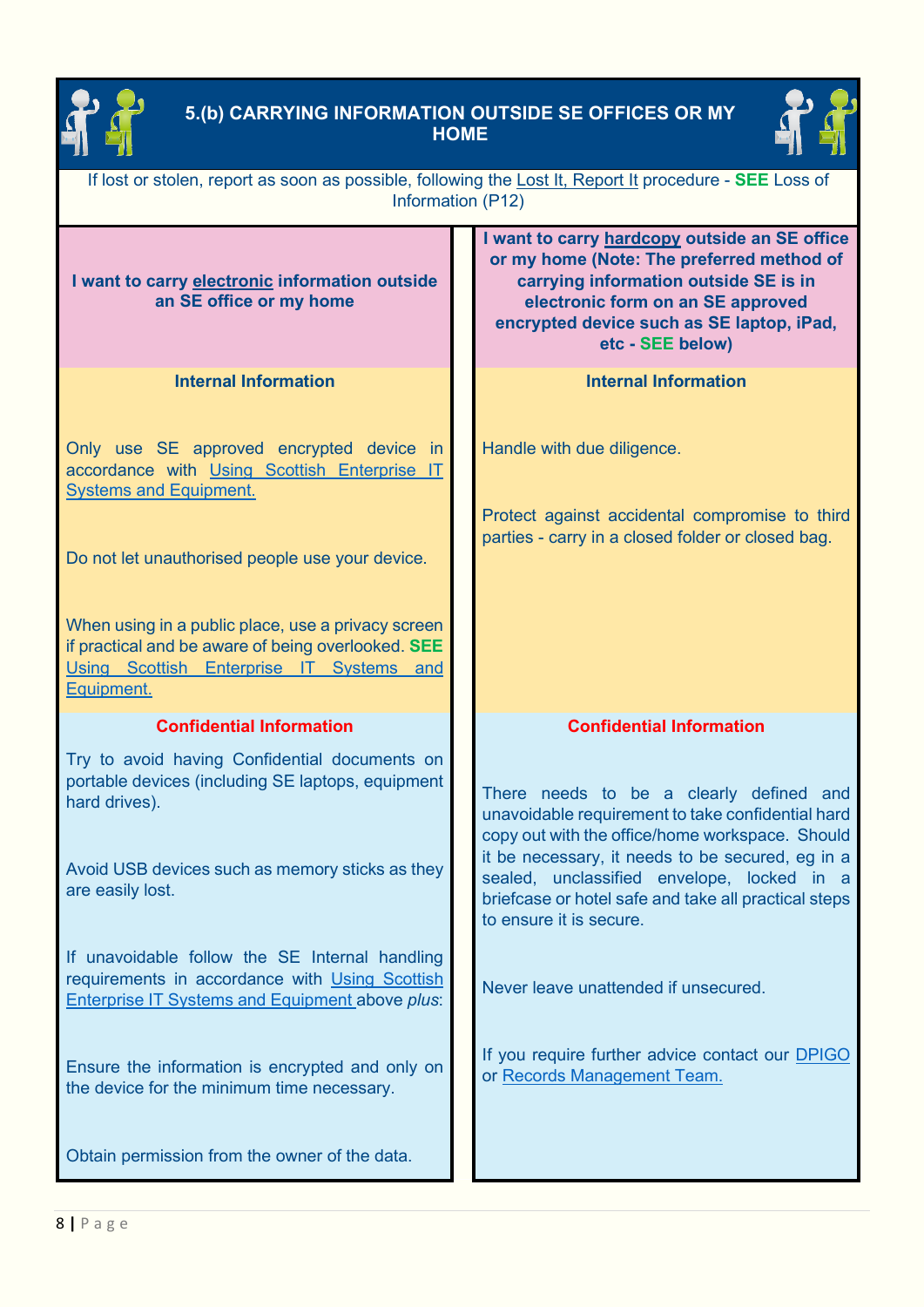

# <span id="page-8-0"></span>**5.(c) SHARING INFORMATION WITH SE COLLEAGUES**



| If lost or stolen, report as soon as possible, following the Lost It, Report It procedure - SEE Loss of<br>Information (P12)                                                                                                                                                                                                                                                                                                                                                                                                                                 |                                                                                                                                                                                                                                                                                                                                                                                                                                                                                                                                                                                                                                             |  |  |  |  |
|--------------------------------------------------------------------------------------------------------------------------------------------------------------------------------------------------------------------------------------------------------------------------------------------------------------------------------------------------------------------------------------------------------------------------------------------------------------------------------------------------------------------------------------------------------------|---------------------------------------------------------------------------------------------------------------------------------------------------------------------------------------------------------------------------------------------------------------------------------------------------------------------------------------------------------------------------------------------------------------------------------------------------------------------------------------------------------------------------------------------------------------------------------------------------------------------------------------------|--|--|--|--|
| I want to share or send electronic information<br>to an SE Colleague.<br>Where possible, share links to documents<br>with SE Colleagues instead of attaching<br>uncontrolled copies.                                                                                                                                                                                                                                                                                                                                                                         | I want to share or send hardcopy information<br>to an SE Colleague                                                                                                                                                                                                                                                                                                                                                                                                                                                                                                                                                                          |  |  |  |  |
| <b>Internal Information</b>                                                                                                                                                                                                                                                                                                                                                                                                                                                                                                                                  | <b>Internal Information</b>                                                                                                                                                                                                                                                                                                                                                                                                                                                                                                                                                                                                                 |  |  |  |  |
| Use the SE email system and/or link to information<br>on the intranet or to documents in SharePoint<br>folders. As well as ensuring the most up to date<br>version is accessed, the inclusion of links instead<br>of attachments reduces carbon emissions.                                                                                                                                                                                                                                                                                                   | Sending hardcopy information should be avoided<br>in so far as is possible.<br>However, if it is not possible to share or send<br>information in soft copy form (eg SE email, link to<br>intranet or SharePoint folder), hardcopy must<br>only be sent using 2 <sup>nd</sup> class mail (SEE Post and<br>Couriers Guidance).                                                                                                                                                                                                                                                                                                                |  |  |  |  |
| <b>Confidential Information</b>                                                                                                                                                                                                                                                                                                                                                                                                                                                                                                                              | <b>Confidential Information</b>                                                                                                                                                                                                                                                                                                                                                                                                                                                                                                                                                                                                             |  |  |  |  |
| Verify recipients prior to sending by email.<br>'Confidential' should be included in the subject line<br>of the email or Use Outlook Message Options to<br>set Sensitivity level to: Confidential. (From your<br>email message, select File > Info > Properties.<br>Under Settings, select Sensitivity and then select<br>Confidential from the drop-down list. Select<br>Close).<br>Check the folder permission - restricted to the<br>'need to know' individuals.<br>Do not use MS Teams Chat to share personal,<br>sensitive or confidential information. | If the sharing of hardcopy documentation is<br>specified in a contractual agreement, the agreed<br>process should be followed.<br>If no contractual agreement exists, sending<br>hardcopy information should be avoided in so far<br>as is possible.<br>However, if it is not possible to share or send<br>information in soft copy form (eg SE email, link to<br>intranet or SharePoint folder), obtain permission<br>from the owner of the information prior to copying<br>and/or distributing to others.<br>Use mail system - send in sealed envelope -<br>consider using special delivery service. (SEE<br>Post and Couriers Guidance). |  |  |  |  |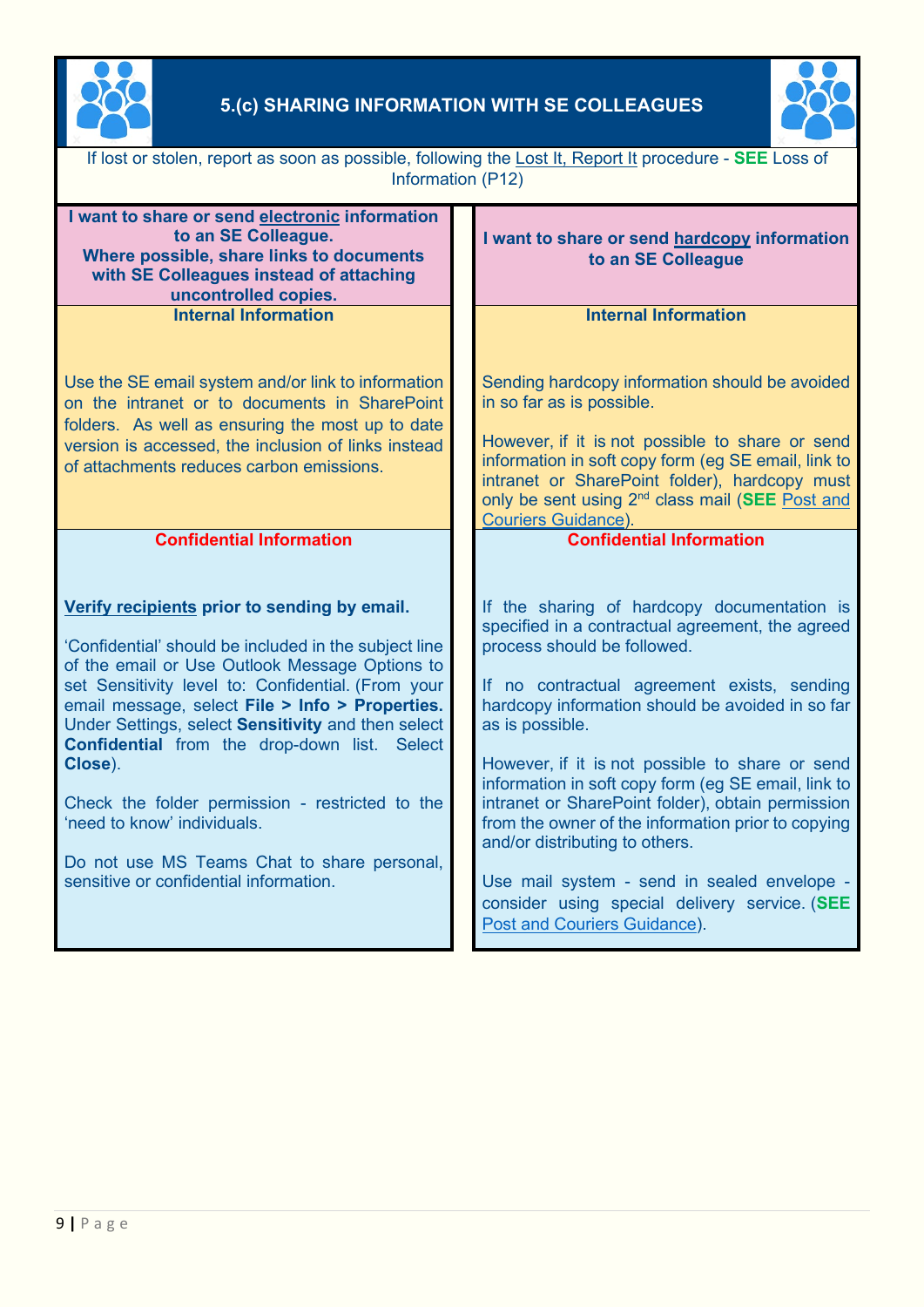

# <span id="page-9-1"></span><span id="page-9-0"></span>**5.(d) SHARING INFORMATION WITH and ACCESSING INFORMATION FROM THIRD PARTIES – 1 OF 5 Sending Information Only**



| If lost or stolen, report as soon as possible, following the Lost It, Report It procedure - SEE Loss of<br>Information (P12)                                                                                                                                                                                                                                                                                                                                                                                       |                                                                                                                                                                                                                                                                                                                                                                                                                            |  |  |  |  |  |
|--------------------------------------------------------------------------------------------------------------------------------------------------------------------------------------------------------------------------------------------------------------------------------------------------------------------------------------------------------------------------------------------------------------------------------------------------------------------------------------------------------------------|----------------------------------------------------------------------------------------------------------------------------------------------------------------------------------------------------------------------------------------------------------------------------------------------------------------------------------------------------------------------------------------------------------------------------|--|--|--|--|--|
| I want to send electronic information to<br>someone outside SE (eg Responses to<br><b>Enquiries, Freedom of Information (Fol) or</b><br><b>Subject Access requests (SAR)</b>                                                                                                                                                                                                                                                                                                                                       | I want to send hardcopy information to<br>someone outside SE (eg Responses to<br><b>Enquiries, Freedom of Information (Fol) or</b><br><b>Subject Access requests (SAR)</b>                                                                                                                                                                                                                                                 |  |  |  |  |  |
| <b>Internal Information</b>                                                                                                                                                                                                                                                                                                                                                                                                                                                                                        | <b>Internal Information</b>                                                                                                                                                                                                                                                                                                                                                                                                |  |  |  |  |  |
| Email to external recipient only where there is an<br>approved business need or other justification (eg<br>Responses to enquiries, Fol, SAR request).<br>Verify the email address of the recipient(s) and<br>ensure they are aware that the information must<br>only be used for the declared purpose.<br>Avoid using USB devices. If unavoidable, only use<br>SE approved, encrypted security checked devices<br>approved by EIS in accordance with Using Scottish<br><b>Enterprise IT Systems and Equipment.</b> | Send to external recipient only where there is an<br>approved business need or other justification.<br>Verify recipient's address prior to sending.<br>External mail should be sealed - consider using<br>special delivery service. (SEE Post and Couriers<br>Guidance).                                                                                                                                                   |  |  |  |  |  |
| <b>Confidential Information</b>                                                                                                                                                                                                                                                                                                                                                                                                                                                                                    | <b>Confidential Information</b>                                                                                                                                                                                                                                                                                                                                                                                            |  |  |  |  |  |
| Verify the email address of the recipient(s) prior<br>to sending the email.<br>'Confidential' should be included in the subject line<br>of the email or Use Outlook Message Options to set<br>Sensitivity level to: Confidential.<br>Use the 7 Zip tool to create a compressed file<br>attachment encrypted to the AES 256 standard. Set<br>complex<br>encryption<br>strong,<br>password.<br>a<br>Communicate password verbally or in separate<br>email after confirming receipt of encrypted files.               | Share with someone outside SE only on a 'need<br>to know' basis when electronic transmission is<br>not possible, where there is an approved<br>business, contractual or legislative need and<br>advise the information owner.<br>No security marking should appear on the outer<br>envelope. Double envelopes are required.<br>Courier/special mail is the recommended option.<br><b>(SEE Post and Couriers Guidance).</b> |  |  |  |  |  |
| Do not reuse a previous password. SEE advice on<br>setting strong passwords.                                                                                                                                                                                                                                                                                                                                                                                                                                       |                                                                                                                                                                                                                                                                                                                                                                                                                            |  |  |  |  |  |
| Send to external recipient only on a 'need to know'<br>basis where there is an approved business,<br>contractual or legislative need (eg Fol, SAR) and<br>advise the originator/information owner.<br><b>Ensure</b><br>that the external recipient knows the classification<br>level and is aware of the protection requirements.                                                                                                                                                                                  |                                                                                                                                                                                                                                                                                                                                                                                                                            |  |  |  |  |  |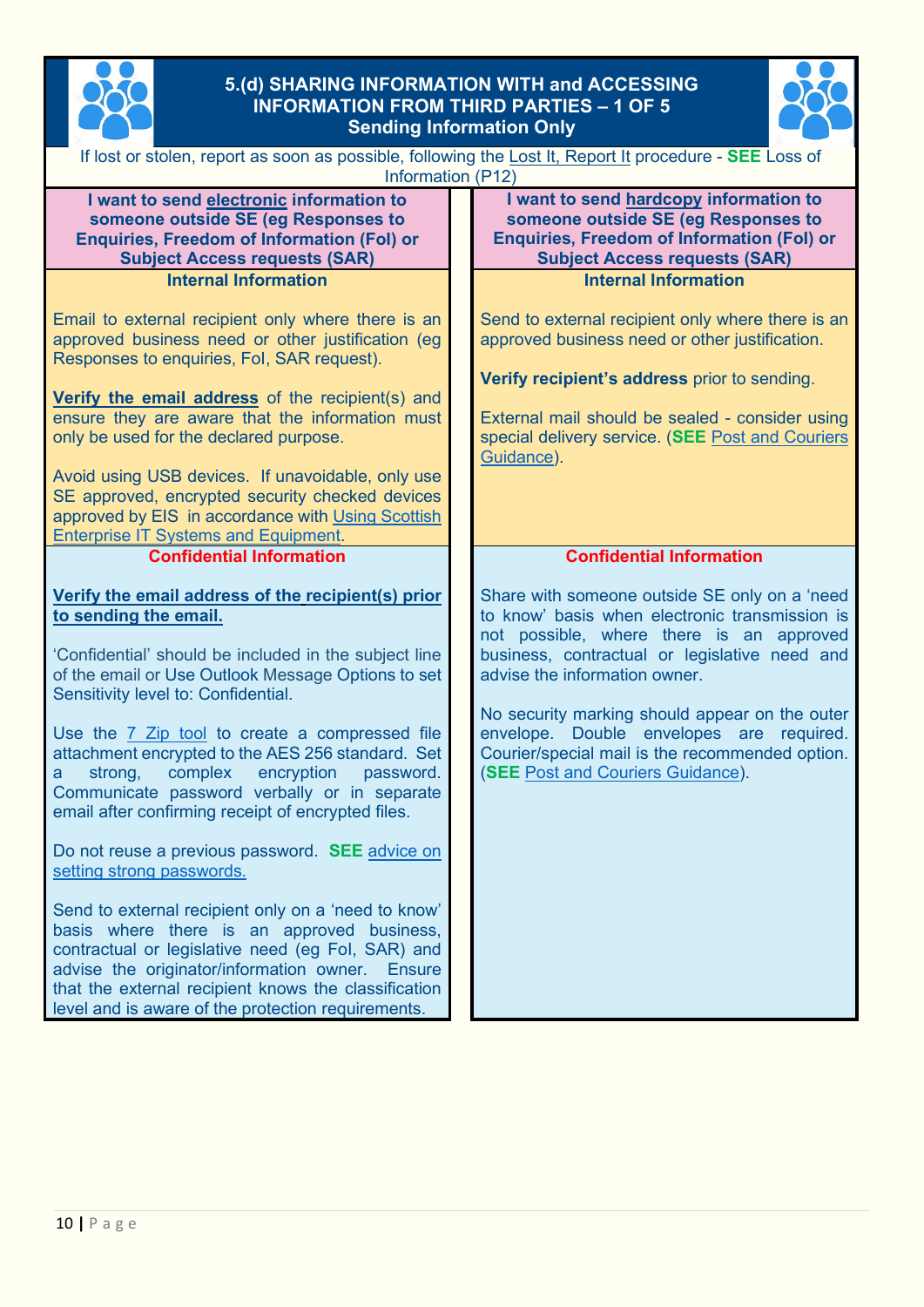

### <span id="page-10-1"></span><span id="page-10-0"></span>**5.(e) SHARING INFORMATION WITH THIRD PARTIES - 2 OF 5 SE Secure External File Sharing or Collaboration Site - FileShare Scotland or MS Teams Team**



If lost or stolen, report as soon as possible, following the [Lost It, Report It](https://scotent.sharepoint.com/sites/Intranet/Corporate/T-esbc/Pages/Submit-an-Incident.aspx) procedure - **SEE** Loss of Information (P12)

**I want to create/host a secure SE file sharing or collaboration platform via SE's organisational platforms/sites (eg FileShare Scotland or MS Teams) to share information with trusted partners or third parties.**

**Internal Information**

Refer to the [External File Sharing Site process](https://scotent.sharepoint.com/sites/Intranet/Corporate/digital-se/Pages/External-collaboration-sites.aspx) to create a secure external file sharing site.

Do not post or share information outside the closed user group - **ensure group membership is appropriate for the 'need to know' and there is an approved business, contractual or legislative need.**

Where group members are required to gather or share information on a dynamic collaboration document, Colleagues may update the information required.

When using an MS Teams Team site for collaboration, information containing decisions and approvals can be shared via Posts within Channels - SEE [MS Teams guidance](https://scotent.sharepoint.com/sites/Intranet/Corporate/digital-se/Pages/Microsoft-Teams.aspx) for further details on Posts and Channels

### **Attention should be paid to the group membership and their 'need to know' the information being posted regardless of the information's format (ie document, image, conversation etc). Confidential Information**

Sharing confidential information on SE hosted file sharing or collaboration sites is permitted where there is an approved business, contractual or legislative need to share confidential information on a 'need to know' basis. Refer to the [External File Sharing Site Process](https://scotent.sharepoint.com/sites/Intranet/Corporate/digital-se/Pages/External-collaboration-sites.aspx) to create a secure file sharing site.

A Data Sharing Agreement may be required. SEEK advice from Legal Services or DPIGO.

If personal information is to be shared, a [Data Protection Risk Assessment](https://scotent.sharepoint.com/sites/Intranet/Corporate/Corporate-cfogroup/Corporate-legalsplash/Documents/Data%20Protection%20Impact%20Assessment.docx) (DPIA) will be required.

When using an MS Teams Team site for collaboration, containing confidential information, decisions and approvals can be shared via Posts within Channels - SEE [MS Teams guidance](https://scotent.sharepoint.com/sites/Intranet/Corporate/digital-se/Pages/Microsoft-Teams.aspx) for further details on Posts and Channels

**Attention should be paid to the group membership and their 'need to know' the information being posted regardless of the information's format (ie document, image, conversation etc).**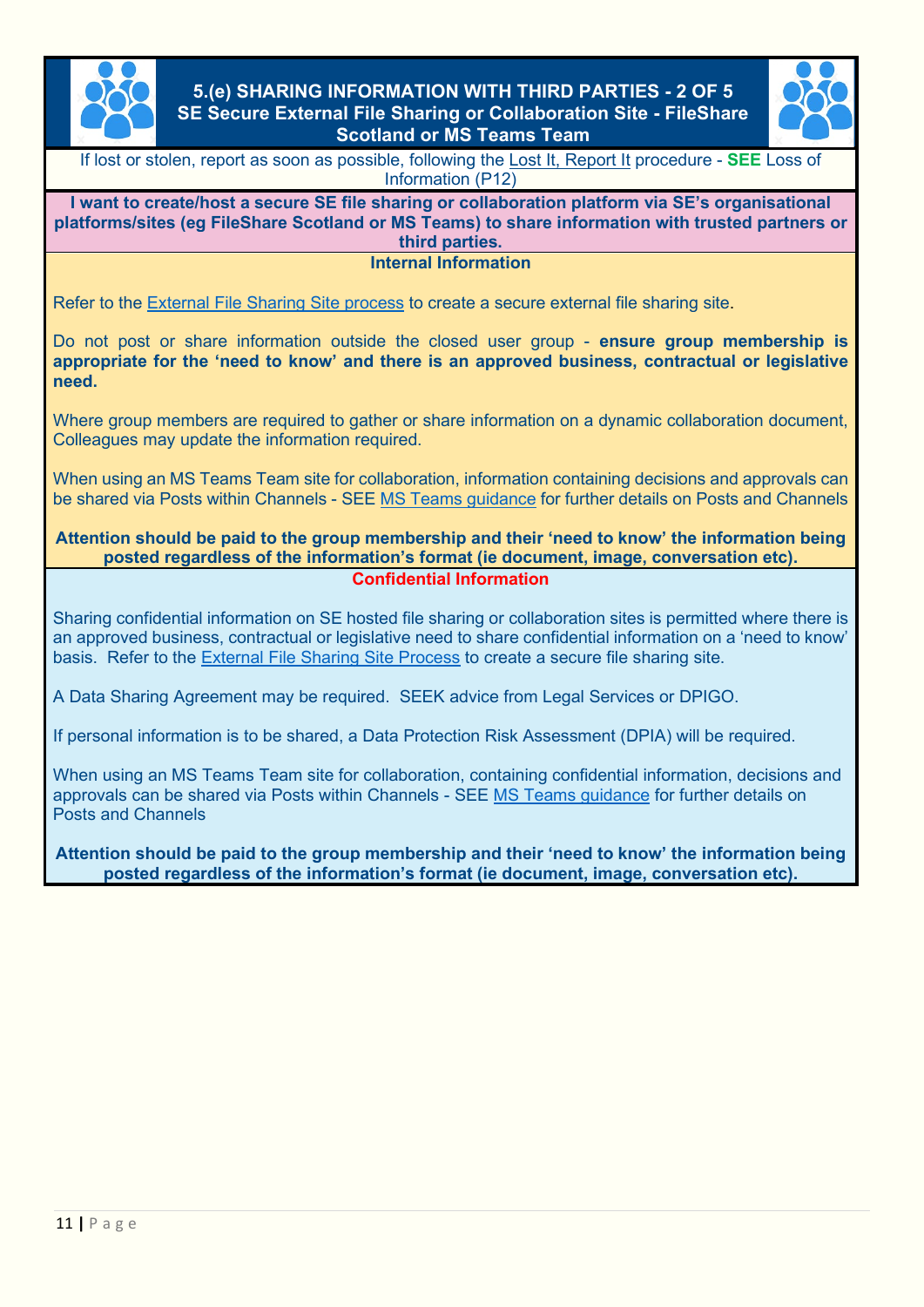

# <span id="page-11-1"></span><span id="page-11-0"></span>**5.(f) SHARING INFORMATION WITH AND ACCESSING INFORMATION FROM THIRD PARTIES - 3 OF 5 Security Risk Assessed Third Party Hosted External File Sharing or Collaboration Platforms**



If lost or stolen, report as soon as possible, following the [Lost It, Report It](https://scotent.sharepoint.com/sites/Intranet/Corporate/T-esbc/Pages/Submit-an-Incident.aspx) procedure - **SEE** Loss of Information (P12)

**I want to access and/or share information on a SE/EIS security risk assessed file sharing platform hosted by a trusted third party (such as Government, public sector partner, industry body, client) Internal Information**

It is SE's preference that information shared either by and/or with SE, is accessed and controlled via SE's organisational platforms/sites (SEE - [External File Sharing Site process.\)](https://scotent.sharepoint.com/sites/Intranet/Corporate/digital-se/Pages/External-collaboration-sites.aspx)

However, there are circumstances where Colleagues are invited to access or shared information via a site/platform created by a trusted third party. The most commonly used platforms/sites for file sharing/collaboration have been security risk assessed by SE and EIS as having appropriate technical controls in place. (SEE [Third Party Hosted File Sharing](https://scotent.sharepoint.com/sites/Intranet/Corporate/digital-se/Pages/External-collaboration-sites.aspx) Site process for list of risk assessed file sharing/collaboration platforms), Colleagues may access and download third party files and may share files and documents created by SE where required and in line with the classification labels set out above.

Where the third party hosted site is created for the purpose of gathering information from members on a dynamic collaboration document, Colleagues may update the information required.

Online conversations in these sites are permitted. At all times, Colleagues should be aware of what is being accessed and/or shared and with whom.

#### **Attention should be paid to the group membership and their 'need to know' the information being posted regardless of the information's format (ie document, image, conversation etc). Confidential Information**

Downloading and viewing confidential information on a third party security risk assessed site is permitted - SEE [External File Sharing Site Process.](https://scotent.sharepoint.com/sites/Intranet/Corporate/digital-se/Pages/External-collaboration-sites.aspx) Sharing and uploading confidential information on file sharing and/or collaboration sites hosted by others should be avoided.

Where there is an approved business, contractual or legislative need to share confidential information on a 'need to know' basis, please refer to the [External File Sharing Site process.](https://scotent.sharepoint.com/sites/Intranet/Corporate/digital-se/Pages/External-collaboration-sites.aspx)

A Data Sharing Agreement may be required. SEEK advice from Legal Services or DPIGO.

If personal information is to be shared, a [Data Protection Risk Assessment](https://scotent.sharepoint.com/sites/Intranet/Corporate/Corporate-cfogroup/Corporate-legalsplash/Documents/Data%20Protection%20Impact%20Assessment.docx) (DPIA) will be required.

Online conversations in these sites are permitted. At all times, Colleagues should be aware of what is being accessed and/or shared and with whom.

**Attention should be paid to the group membership and their 'need to know' the information being posted irrespective of the information's format (ie document, image, conversation etc).**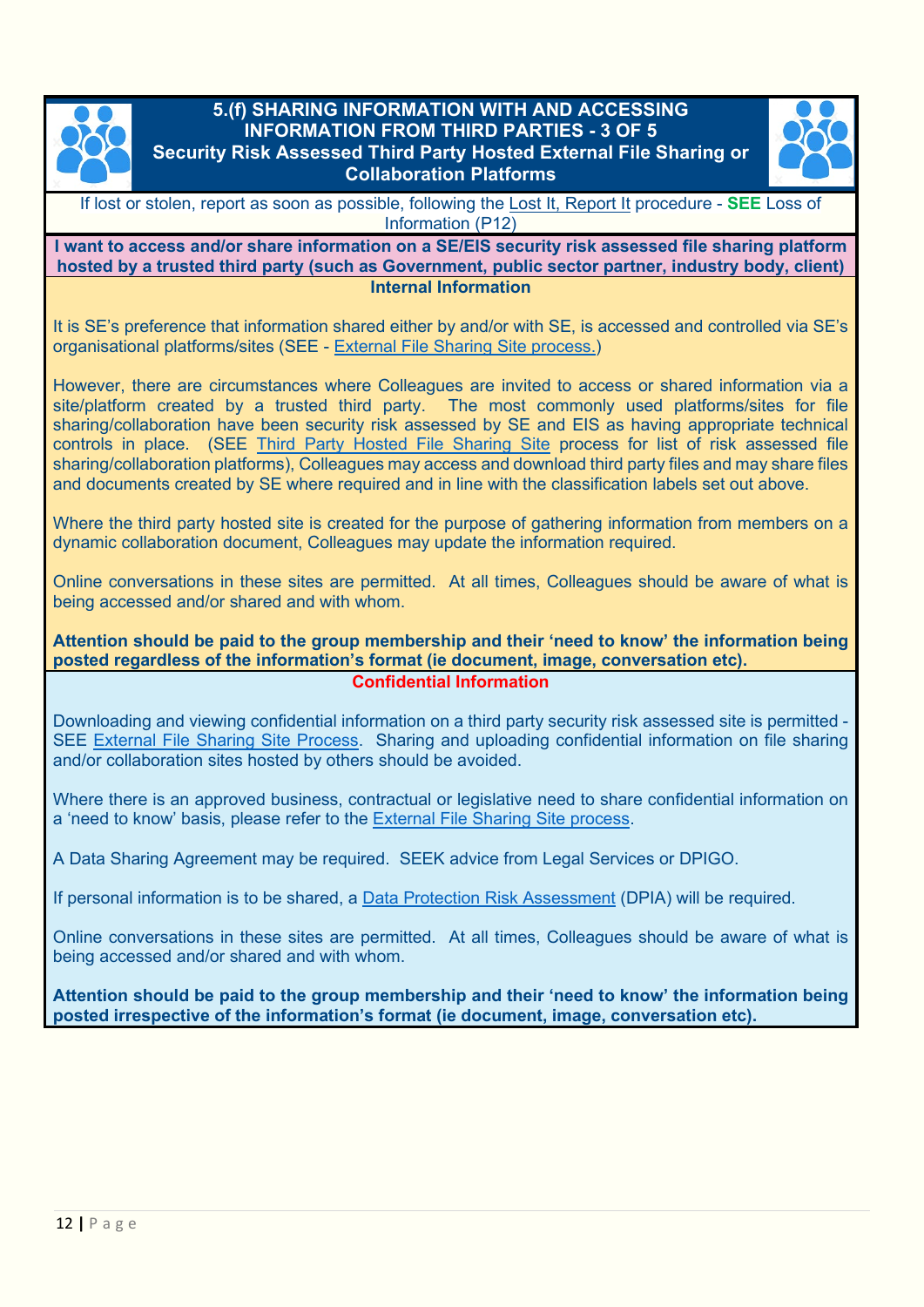

# <span id="page-12-1"></span><span id="page-12-0"></span>**5.(g) SHARING INFORMATION WITH AND ACCESSING INFORMATION FROM THIRD PARTIES - 4 OF 5 Non-Security Risk Assessed Third Party Hosted External File Sharing or Collaboration Platform**



If lost or stolen, report as soon as possible, following [the Lost It, Report It](https://scotent.sharepoint.com/sites/Intranet/Corporate/T-esbc/Pages/Submit-an-Incident.aspx) procedure - **SEE** Loss of Information (P12)

**I want to access and/or share information on a non-security risk assessed file sharing or collaboration platform hosted by a third party.**

**Internal Information**

Sharing information on external file sharing or collaboration sites/platforms which have not been security risk assessed by SE and EIS should be avoided.

It is SE's preference that information shared by and with SE is accessed and controlled via organisational platforms/sites above (SEE - SE's [External File Sharing Site process\)](https://scotent.sharepoint.com/sites/Intranet/Corporate/digital-se/Pages/External-collaboration-sites.aspx) or encourage third party to use a SE/EIS security risk assessed platform (SEE above).

(i) Access to non-security risk assessed sites/platforms for **sharing information and collaborating** purposes will require security assurances to be provided by the third party - SEE [External File Sharing](https://scotent.sharepoint.com/sites/Intranet/Corporate/digital-se/Pages/External-collaboration-sites.aspx)  [Site Process](https://scotent.sharepoint.com/sites/Intranet/Corporate/digital-se/Pages/External-collaboration-sites.aspx)

If the site/platform is assessed as having satisfactory technical controls implemented to secure the site/platform, Colleagues may access and share files and documents created by SE where required and in line with the classification labels set out above.

If the site is approved, online conversations in these sites are permitted. Be aware of what you share and with whom.

**Attention should be paid to the group membership and their 'need to know' the information being posted irrespective of the information's format (ie document, image, conversation etc).**

(ii) Security risk assessments are not required for access to non-security risk assessed sites/platforms for the purpose of download**/read only or to complete online forms** within a brief limited period. SEE - [External File Sharing Site process](https://scotent.sharepoint.com/sites/Intranet/Corporate/digital-se/Pages/External-collaboration-sites.aspx)

### **Confidential Information**

Sharing confidential information on file sharing or collaboration sites/platforms hosted by others, which have not been security risk assessed by SE and EIS should be avoided.

Where there is an approved business, contractual or legislative need to share confidential information on a 'need to know' basis, it is SE's preference that information shared by and with SE is accessed and controlled via SE's organisational platforms/sites (SEE 5e above).

If this is not practical, encourage the third party to use a SE/EIS security risk assessed platform (SEE 5.(f) above).

(i) Access to non-security risk assessed sites/platforms for sharing confidential information and collaborating purposes will require security assurances to be provided by the third party\* - SE[E External](https://scotent.sharepoint.com/sites/Intranet/Corporate/digital-se/Pages/External-collaboration-sites.aspx)  [File Sharing Site Process](https://scotent.sharepoint.com/sites/Intranet/Corporate/digital-se/Pages/External-collaboration-sites.aspx)

If the site/platform is assessed as having satisfactory technical controls implemented to secure the site/platform, Colleagues may access and share confidential information, including information created by SE where required and in line with the classification labels set out above.

If the site is approved, online conversations in these sites are permitted. Be aware of what you share and with whom.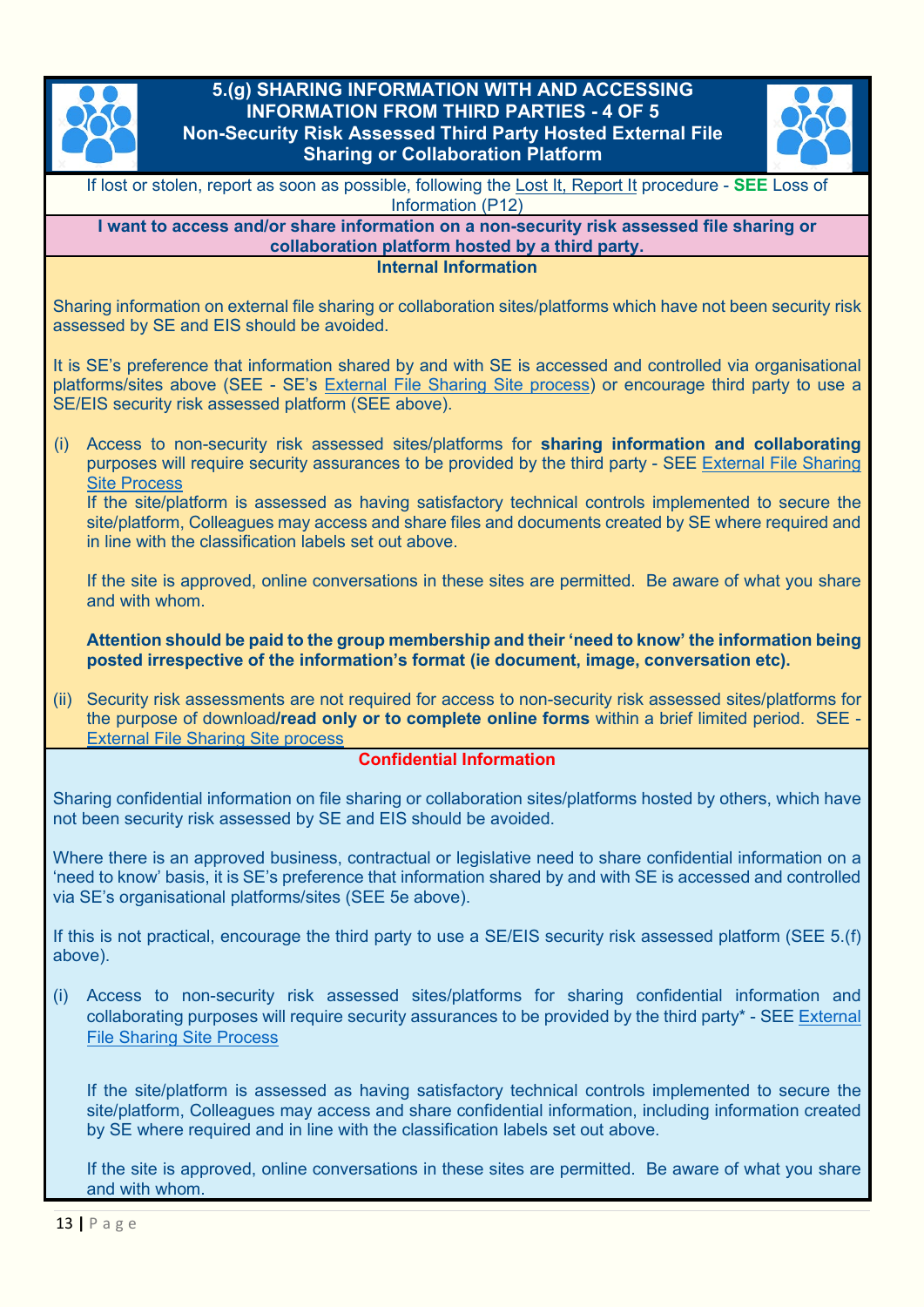**Attention should be paid to the group membership and their 'need to know' the information being posted irrespective of the information's format (ie document, image, conversation etc).**

(ii) Security risk assessments are not required for access to non-security risk assessed sites/platforms for the purpose of **downloading/read only confidential information** within a brief limited period. SEE - [External File Sharing Site process.](https://scotent.sharepoint.com/sites/Intranet/Corporate/digital-se/Pages/External-collaboration-sites.aspx)

<span id="page-13-1"></span><span id="page-13-0"></span>

| 5. (h) SHARING INFORMATION WITH THIRD PARTIES - 5 OF 5<br><b>Social Networking Sites, Verbal or Online Discussions</b>                                                                                        |                                                                                                                              |                                                                                                                                                                                                                                                                                                                                                                                                                                                                                                                                                                                                                                                                                                                                                                                                                  |  |  |  |  |  |
|---------------------------------------------------------------------------------------------------------------------------------------------------------------------------------------------------------------|------------------------------------------------------------------------------------------------------------------------------|------------------------------------------------------------------------------------------------------------------------------------------------------------------------------------------------------------------------------------------------------------------------------------------------------------------------------------------------------------------------------------------------------------------------------------------------------------------------------------------------------------------------------------------------------------------------------------------------------------------------------------------------------------------------------------------------------------------------------------------------------------------------------------------------------------------|--|--|--|--|--|
|                                                                                                                                                                                                               | If lost or stolen, report as soon as possible, following the Lost It, Report It procedure - SEE Loss of<br>Information (P12) |                                                                                                                                                                                                                                                                                                                                                                                                                                                                                                                                                                                                                                                                                                                                                                                                                  |  |  |  |  |  |
| I want to share information on a social<br>networking site                                                                                                                                                    |                                                                                                                              | I want to discuss with someone (face to face/phone<br>call/ MS Teams or other online call/ MS Teams<br><b>Chat/other online "chat")</b>                                                                                                                                                                                                                                                                                                                                                                                                                                                                                                                                                                                                                                                                          |  |  |  |  |  |
| <b>Internal Information</b><br>Do not post information outside a closed user<br>group - ensure group membership<br><b>is</b><br>appropriate for the 'need to know'. Please SEE<br>the SE Social Media Policy. |                                                                                                                              | <b>Internal Information</b><br>Use discretion. Ensure the conversation cannot be<br>overheard by non-SE personnel.<br>You should also disable any listening devices, eg Alexa,<br>Google Assist, Siri etc if they are within earshot when you<br>are on a call.<br>Chat between individuals or groups in MS Teams or<br>other online chat and meeting platforms should only be<br>used for informal discussion and not for sharing<br>confidential information, approvals etc.<br>Chat can be viewed by all those invited to attend the<br>meeting (including guests and non-attendees). Do not<br>use MS Teams or other online meeting Chat for<br>approvals or more formal communications. MS Teams<br>Chat is subject to Fol and Data Protection legislation - be<br>aware of what you share. SEE Using Chat. |  |  |  |  |  |
| <b>Confidential Information</b>                                                                                                                                                                               |                                                                                                                              | <b>Confidential Information</b>                                                                                                                                                                                                                                                                                                                                                                                                                                                                                                                                                                                                                                                                                                                                                                                  |  |  |  |  |  |
| Not allowed.                                                                                                                                                                                                  |                                                                                                                              | Ensure the conversation cannot be overheard by those<br>with no 'need to know'.                                                                                                                                                                                                                                                                                                                                                                                                                                                                                                                                                                                                                                                                                                                                  |  |  |  |  |  |
|                                                                                                                                                                                                               |                                                                                                                              | Do not leave confidential information on voicemail<br>systems.                                                                                                                                                                                                                                                                                                                                                                                                                                                                                                                                                                                                                                                                                                                                                   |  |  |  |  |  |
|                                                                                                                                                                                                               |                                                                                                                              | Disable any listening devices, eg Alexa, Google Assist,<br>Siri etc if they are within earshot when you are on a<br>confidential call.                                                                                                                                                                                                                                                                                                                                                                                                                                                                                                                                                                                                                                                                           |  |  |  |  |  |
|                                                                                                                                                                                                               |                                                                                                                              | Do not use MS Teams Chat to share personal, sensitive<br>or confidential information. SEE Using Chat.                                                                                                                                                                                                                                                                                                                                                                                                                                                                                                                                                                                                                                                                                                            |  |  |  |  |  |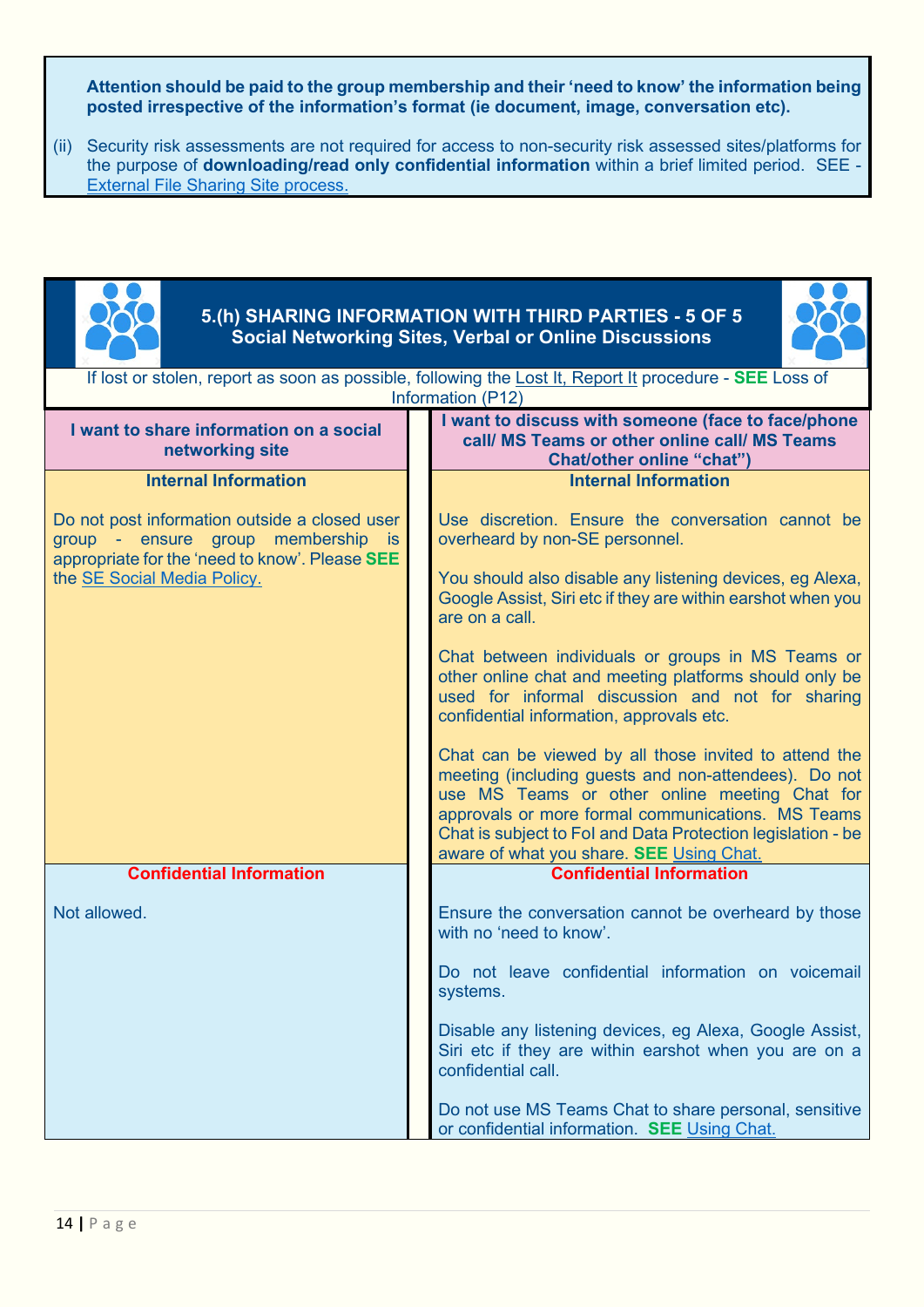<span id="page-14-0"></span>

| 5.(i) LOSS OR UNINTENDED SHARING OF INFORMATION                                                                                                                                                                                     |  |                                                                                                                                                                                         |  |                                                                                  |  |
|-------------------------------------------------------------------------------------------------------------------------------------------------------------------------------------------------------------------------------------|--|-----------------------------------------------------------------------------------------------------------------------------------------------------------------------------------------|--|----------------------------------------------------------------------------------|--|
| What has happened to the<br>information?                                                                                                                                                                                            |  | What is the impact?                                                                                                                                                                     |  | What are the rules?                                                              |  |
| I have lost my laptop, mobile<br>phone, removable media (eg<br>USB/memory stick; cd) or work<br>documents.<br>I have accidentally shared<br>confidential information with an<br>unintended audience via email,<br>public place etc. |  | May lead to a Breach of Contract<br>or Data Breach where sensitive,<br>confidential or otherwise protected<br>data has been accessed and/or<br>disclosed in an unauthorised<br>fashion. |  | Report as soon as<br>possible, following the<br>Lost It, Report It<br>procedure. |  |

# <span id="page-14-1"></span>**6. NON-SE CLASSIFICATIONS**

Partner organisations may share information with SE that is marked with their classification. This information must be handled in accordance with the contractual arrangement with the information owner. If the information owner has not defined any handling rules you should handle the information as if it had an SE classification.

The table below maps Government, Corporate and SE classification.

| <b>Government Protective</b> | <b>Common Business terms</b> | <b>SE Classification</b> |
|------------------------------|------------------------------|--------------------------|
| marking                      |                              |                          |
| <b>Top Secret</b>            |                              | Not held by SE           |
| <b>Secret</b>                | <b>Confidential</b>          | <b>CONFIDENTIAL</b>      |
| <b>Official-Sensitive</b>    | <b>Confidential</b>          | <b>CONFIDENTIAL</b>      |
| <b>Official</b>              | For internal use only        | <b>INTERNAL</b>          |
| <b>Official</b>              | <b>Publicly Available</b>    | <b>PUBLIC</b>            |

### <span id="page-14-2"></span>**7. RELATED LEGISLATION**, **POLICIES AND DOCUMENTS**

- [SE Retention Policy](https://scotent.sharepoint.com/:x:/s/Records%20Management/EXWWYpp2cAVHkH4uiJ6YDQoBbfFL0lZclQ4YlIww0QQseg?e=ihXDx4)
- [SE Data Protection Policy](https://scotent.sharepoint.com/:w:/s/DPIGO/EQMiip5O3wpKi825NQXxNLEBvRQeganZBDNBOQr0a9svUg?e=A0OUU4)
- [Using Scottish Enterprise IT Systems and Equipment](https://scotent.sharepoint.com/sites/Marketing-and-Service-Transformation/Service%20Adoption/PDF%20docs%20for%20external%20links/Using%20SE%20Equipment%20and%20Systems%20Policy/Using%20Scottish%20Enterprise%20IT%20Systems%20and%20Equipment.pdf)
- [SE Social Media Policy](https://scotent.sharepoint.com/sites/Intranet/Corporate/Hr-corp/my-policies/Pages/Social-Media-Policy.aspx)
- [SE Code of Conduct](https://scotent.sharepoint.com/sites/Intranet/Corporate/Hr-corp/my-policies/Documents/Code%20of%20Conduct.pdf#search=code%20of%20contact)
- [SE Information Security Policy](https://www.scottish-enterprise.com/media/2568/se-infomation-security-policy.pdf)
- [Data Protection Act 2018](https://www.legislation.gov.uk/ukpga/2018/12/contents/enacted)
- [Environmental Information \(Scotland\) Regulations 2004,](https://www.legislation.gov.uk/ssi/2004/520/contents/made)
- [Freedom of Information \(Scotland\) Act 2002](https://www.legislation.gov.uk/asp/2002/13/contents)
- [INSPIRE \(Scotland\) Regulations 2009](https://www.legislation.gov.uk/ssi/2009/440/2018-05-25)
- [Public Records Scotland Act 2011](https://www.legislation.gov.uk/asp/2011/12/contents)
- [Re-use of Public Sector Information Regulations 2015.](https://www.legislation.gov.uk/uksi/2015/1415/contents/made)